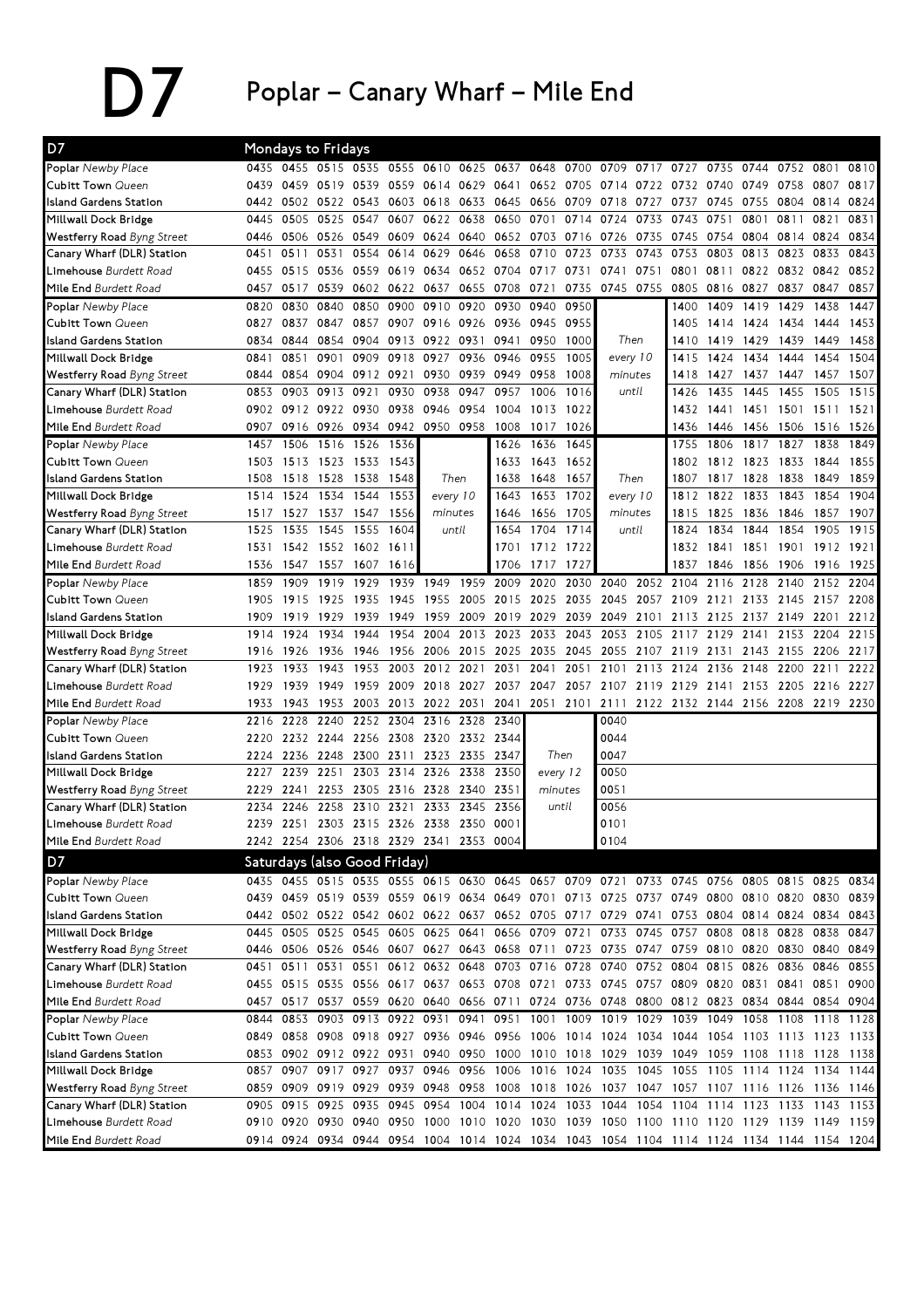| D7                                |      |           |                |           |           | Saturdays (also Good Friday) (cont.) |                                                          |           |           |           |                          |      |           |           |           |                                                        |           |      |
|-----------------------------------|------|-----------|----------------|-----------|-----------|--------------------------------------|----------------------------------------------------------|-----------|-----------|-----------|--------------------------|------|-----------|-----------|-----------|--------------------------------------------------------|-----------|------|
| Poplar Newby Place                | 1138 | 1147      |                |           |           | 1337 1347                            |                                                          |           |           |           | 1707 1718 1728 1738 1748 |      |           | 1758      | 1809      |                                                        |           | 1919 |
| Cubitt Town Queen                 | 1143 | 1153      |                |           |           | 1343 1353                            |                                                          |           | 1713      | 1724      | 1734                     | 1744 | 1754      | 1804      | 1815      |                                                        |           | 1925 |
| Island Gardens Station            | 1148 | 1158      | Then           |           | 1348      | 1358                                 |                                                          | Then      | 1718      | 1728      | 1738                     | 1748 | 1758      | 1808      | 1819      | Then                                                   |           | 1929 |
| Millwall Dock Bridge              | 1154 | 1204      | every 10       |           | 1354      | 1403                                 | every 10                                                 |           | 1723      | 1733      | 1743                     | 1753 | 1803      | 1813      | 1824      | every 10                                               |           | 1934 |
| <b>Westferry Road</b> Byng Street | 1156 | 1206      | minutes        |           | 1356      | 1405                                 | minutes                                                  |           | 1725      | 1735      | 1745                     | 1755 | 1805      | 1815      | 1826      | minutes                                                |           | 1936 |
| Canary Wharf (DLR) Station        | 1203 | 1213      | until          |           | 1403      | 1412                                 |                                                          | until     | 1732      | 1742      | 1752                     | 1802 | 1812      | 1822      | 1833      | until                                                  |           | 1943 |
| Limehouse Burdett Road            | 1209 | 1219      |                |           | 1409      | 1418                                 |                                                          |           | 1738      | 1748      | 1758 1808                |      | 1818 1828 |           | 1839      |                                                        |           | 1949 |
| Mile End Burdett Road             | 1214 | 1224      |                |           |           | 1414 1423                            |                                                          |           | 1743      | 1753      | 1803 1813                |      | 1823      | 1833      | 1843      |                                                        |           | 1953 |
| Poplar Newby Place                | 1930 | 1940      |                | 1952 2004 | 2016      | 2028                                 | 2040                                                     |           | 2052 2104 | 2116      | 2128                     | 2140 | 2152      | 2204      | 2216      | 2228                                                   | 2240      | 2252 |
| Cubitt Town Queen                 | 1936 | 1946      | 1957           | 2009      | 2021      | 2033                                 | 2045                                                     | 2057 2109 |           | 2121      | 2133                     | 2145 | 2157      | 2209      | 2221      | 2233                                                   | 2245      | 2257 |
| Island Gardens Station            | 1940 | 1950      | 2001           | 2013      | 2025      | 2037                                 | 2049                                                     | 2101      | 2113      | 2125      | 2137                     | 2149 | 2201      | 2213      | 2224      | 2236                                                   | 2248      | 2300 |
| Millwall Dock Bridge              | 1945 | 1955      | 2005           | 2017      | 2029      | 2041                                 | 2053                                                     | 2105      | 2117      | 2129      | 2141                     | 2153 | 2205      | 2217      | 2228      | 2240                                                   | 2252      | 2303 |
| <b>Westferry Road</b> Byng Street | 1947 | 1957      | 2007           | 2019      | 2031      | 2043                                 | 2055                                                     | 2107      | 2119      | 2131      | 2143 2155                |      | 2207      | 2219      | 2230      | 2242 2254                                              |           | 2305 |
| Canary Wharf (DLR) Station        | 1953 | 2003      | 2013 2025      |           | 2037      | 2049                                 | 2101                                                     |           | 2113 2125 | 2137      | 2149                     | 2200 | 2212      | 2224      | 2235      | 2247                                                   | 2259      | 2310 |
| Limehouse Burdett Road            | 1959 | 2009      | 2019 2031      |           |           |                                      | 2043 2055 2107 2119 2130                                 |           |           |           | 2142 2154 2205           |      | 2217      | 2229      |           | 2240 2252 2304                                         |           | 2315 |
| Mile End Burdett Road             | 2003 | 2013      | 2023 2035      |           |           | 2047 2059 2111                       |                                                          |           |           |           |                          |      |           |           |           | 2122 2133 2145 2157 2208 2220 2232 2243 2255 2307 2318 |           |      |
| Poplar Newby Place                | 2304 |           | 2316 2328 2340 |           |           |                                      | 0040                                                     |           |           |           |                          |      |           |           |           |                                                        |           |      |
| <b>Cubitt Town Queen</b>          | 2309 | 2321      | 2333 2344      |           |           |                                      | 0044                                                     |           |           |           |                          |      |           |           |           |                                                        |           |      |
| Island Gardens Station            | 2312 | 2324      | 2336 2347      |           |           | Then                                 | 0047                                                     |           |           |           |                          |      |           |           |           |                                                        |           |      |
| Millwall Dock Bridge              | 2315 | 2327      | 2339           | 2350      |           | every 12                             | 0050                                                     |           |           |           |                          |      |           |           |           |                                                        |           |      |
| <b>Westferry Road</b> Byng Street | 2317 | 2329      | 2341           | 2352      |           | minutes                              | 0052                                                     |           |           |           |                          |      |           |           |           |                                                        |           |      |
| Canary Wharf (DLR) Station        | 2322 | 2334      | 2346           | 2357      |           | until                                | 0057                                                     |           |           |           |                          |      |           |           |           |                                                        |           |      |
| Limehouse Burdett Road            | 2327 |           | 2339 2351      | 0002      |           |                                      | 0102                                                     |           |           |           |                          |      |           |           |           |                                                        |           |      |
| Mile End Burdett Road             | 2330 |           | 2342 2354 0005 |           |           |                                      | 0105                                                     |           |           |           |                          |      |           |           |           |                                                        |           |      |
| D7                                |      |           |                |           |           |                                      | Sundays and other Public Holidays (except Christmas Day) |           |           |           |                          |      |           |           |           |                                                        |           |      |
| Poplar Newby Place                | 0533 | 0553      | 0613 0633      |           | 0653      | 0710                                 | 0725                                                     | 0740      |           |           | 0755 0810 0825 0840      |      | 0855      | 0910      | 0925      | 0940                                                   | 0952      | 1004 |
| Cubitt Town Queen                 | 0537 | 0557      | 0617           | 0637      | 0657      | 0714                                 | 0729                                                     | 0744      | 0759      | 0814 0829 |                          | 0844 | 0900      | 0915      | 0930      | 0945                                                   | 0957      | 1009 |
| Island Gardens Station            | 0540 | 0600      | 0620 0640      |           | 0700      | 0717                                 | 0733                                                     | 0748      | 0803      | 0818      | 0833                     | 0848 | 0904      | 0919      | 0934      | 0949                                                   | 1001      | 1013 |
| Millwall Dock Bridge              | 0543 | 0603      | 0623           | 0643      | 0703      | 0721                                 | 0737                                                     | 0752      | 0807      | 0822      | 0837                     | 0853 | 0909      | 0924      | 0939      | 0954                                                   | 1006      | 1018 |
| <b>Westferry Road</b> Byng Street | 0545 | 0605      | 0625 0645      |           | 0705      | 0723                                 | 0739                                                     | 0754 0809 |           | 0824      | 0839                     | 0855 | 0911      | 0926      | 0941      | 0956                                                   | 1008      | 1020 |
| Canary Wharf (DLR) Station        | 0550 | 0610      | 0630           | 0650      | 0710      | 0728                                 | 0744                                                     | 0759      | 0815      | 0830      | 0845                     | 0901 | 0917      | 0932      | 0947      | 1002                                                   | 1014      | 1026 |
| Limehouse Burdett Road            | 0554 | 0614      | 0635           | 0655      | 0715      | 0733 0749                            |                                                          | 0804 0820 |           | 0835      | 0850                     | 0906 | 0922 0937 |           | 0952      | 1007                                                   | 1019      | 1031 |
| Mile End Burdett Road             | 0557 | 0617      |                | 0638 0658 |           |                                      | 0718 0736 0752 0807 0823                                 |           |           | 0838      | 0854 0910 0926           |      |           | 0941      | 0956 1011 |                                                        | 1023      | 1035 |
| Poplar Newby Place                | 1016 | 1028      | 1040           | 1051      | 1102      | 1114                                 | 1126                                                     | 1138      | 1150      | 1202      |                          |      | 1338      | 1350      |           |                                                        | 1650      | 1702 |
| Cubitt Town Queen                 | 1021 | 1033      | 1045           | 1056      | 1107      | 1119                                 | 1131                                                     | 1143 1155 |           | 1207      |                          |      | 1343      | 1355      |           |                                                        | 1655      | 1707 |
| Island Gardens Station            | 1025 | 1037      | 1049           | 1101      |           | 1112 1124 1136                       |                                                          | 1148      | 1200      | 1212      | Then                     |      | 1348      | 1400      | Then      |                                                        | 1700      | 1712 |
| Millwall Dock Bridge              | 1030 | 1042      | 1054           | 1106      | 1118      | 1130                                 | 1142                                                     | 1154      | 1206      | 1218      | every 12                 |      | 1354      | 1405      | every 12  |                                                        | 1705      | 1717 |
| <b>Westferry Road</b> Byng Street | 1032 | 1044      |                | 1056 1108 |           |                                      | 1120 1132 1144 1156 1208                                 |           |           | 1220      | minutes                  |      | 1356      | 1407      | minutes   |                                                        | 1707      | 1719 |
| Canary Wharf (DLR) Station        | 1038 | 1050      |                |           |           | 1102 1114 1127 1139 1151             |                                                          |           | 1203 1215 | 1227      | until                    |      | 1403      | 1414      | until     |                                                        | 1714 1726 |      |
| Limehouse Burdett Road            |      |           |                |           |           |                                      | 1043 1055 1107 1119 1132 1144 1156 1209 1221 1233        |           |           |           |                          |      |           | 1409 1420 |           |                                                        | 1720 1732 |      |
| Mile End Burdett Road             | 1047 |           |                |           |           |                                      | 1059 1111 1123 1136 1148 1200 1213 1225 1238             |           |           |           |                          |      |           | 1414 1425 |           |                                                        | 1725 1736 |      |
| Poplar Newby Place                | 1714 |           |                |           | 1814 1826 |                                      |                                                          |           |           |           |                          |      |           |           |           | 1926 1938 1950 2002 2014 2026 2038 2050 2102 2115 2127 |           |      |
| Cubitt Town Queen                 | 1719 |           |                |           | 1819 1831 |                                      |                                                          |           |           |           |                          |      |           |           |           | 1931 1943 1955 2007 2019 2031 2043 2055 2107 2119 2131 |           |      |
| Island Gardens Station            | 1724 |           | Then           | 1824      | 1836      |                                      | Then                                                     |           | 1936 1947 |           | 1959 2011                |      |           |           |           | 2023 2035 2047 2059 2111 2123 2135                     |           |      |
| Millwall Dock Bridge              | 1729 |           | every 12       | 1829      | 1841      |                                      | every 12                                                 |           |           |           |                          |      |           |           |           | 1941 1952 2004 2015 2027 2039 2051 2103 2115 2126 2138 |           |      |
| Westferry Road Byng Street        | 1731 | minutes   |                | 1831      | 1843      |                                      | minutes                                                  |           |           |           |                          |      |           |           |           | 1943 1954 2006 2017 2029 2041 2053 2105 2117 2128 2140 |           |      |
| Canary Wharf (DLR) Station        | 1738 |           | until          | 1838      | 1849      |                                      | until                                                    |           |           |           |                          |      |           |           |           | 1949 2000 2012 2023 2035 2047 2059 2110 2122 2133 2145 |           |      |
| <b>Limehouse</b> Burdett Road     | 1744 |           |                |           | 1844 1855 |                                      |                                                          |           |           |           |                          |      |           |           |           | 1955 2006 2017 2028 2040 2052 2104 2115 2127 2138 2150 |           |      |
| Mile End Burdett Road             | 1748 |           |                | 1848      | 1859      |                                      |                                                          |           |           |           |                          |      |           |           |           | 1959 2010 2021 2032 2044 2055 2107 2118 2130 2141 2153 |           |      |
| Poplar Newby Place                |      | 2139 2151 |                |           |           | 2203 2216 2228 2240 2252             |                                                          |           |           | 0040      |                          |      |           |           |           |                                                        |           |      |
| Cubitt Town Queen                 |      |           |                |           |           | 2143 2155 2207 2220 2232 2244 2256   |                                                          |           |           | 0044      |                          |      |           |           |           |                                                        |           |      |
| sland Gardens Station             |      |           |                |           |           | 2147 2159 2211 2223 2235 2247 2259   |                                                          |           | Then      | 0047      |                          |      |           |           |           |                                                        |           |      |
| Millwall Dock Bridge              |      |           |                |           |           | 2150 2202 2214 2226 2238 2250 2302   |                                                          | every 12  |           | 0050      |                          |      |           |           |           |                                                        |           |      |
| Westferry Road Byng Street        |      |           |                |           |           | 2152 2204 2216 2228 2240 2252 2303   |                                                          | minutes   |           | 0051      |                          |      |           |           |           |                                                        |           |      |
| Canary Wharf (DLR) Station        |      |           |                |           |           | 2157 2209 2221 2233 2245 2257 2308   |                                                          |           | until     | 0056      |                          |      |           |           |           |                                                        |           |      |
| Limehouse Burdett Road            |      |           |                |           |           | 2202 2214 2226 2238 2250 2302 2313   |                                                          |           |           | 0101      |                          |      |           |           |           |                                                        |           |      |
| Mile End Burdett Road             |      |           |                |           |           | 2205 2217 2229 2241 2253 2305 2316   |                                                          |           |           | 0104      |                          |      |           |           |           |                                                        |           |      |

Operated by Docklands Buses

www.londonbusroutes.net 18.9.21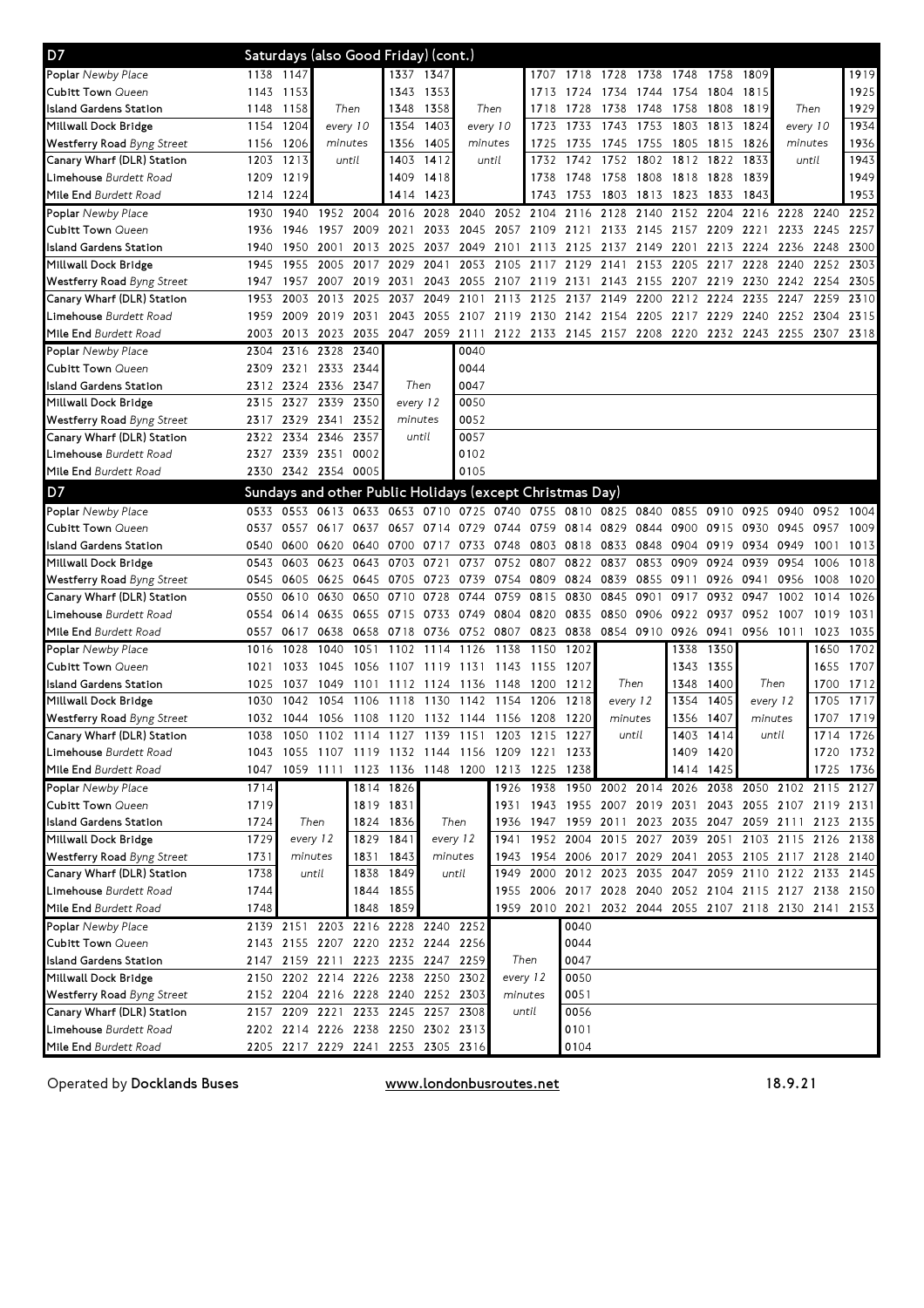D7 Mile End – Canary Wharf – Poplar

| D7                                |      | Mondays to Fridays |                     |                                    |                |           |                |                                                             |           |                          |                |           |                  |          |       |                     |                |           |
|-----------------------------------|------|--------------------|---------------------|------------------------------------|----------------|-----------|----------------|-------------------------------------------------------------|-----------|--------------------------|----------------|-----------|------------------|----------|-------|---------------------|----------------|-----------|
| Mile End Grove Road               |      |                    | 0505 0525 0545 0600 |                                    |                | 0615 0627 | 0638           | 0650                                                        | 0659 0708 |                          | 0717           | 0725      | 0733             | 0741     | 0750  | 0800                | 0809           | 0819      |
| Limehouse Burdett Road            | 0509 | 0529               | 0549 0604           |                                    | 0620           | 0632      | 0643           | 0655 0704                                                   |           | 0713                     | 0723           | 0731      | 0739             | 0747     | 0756  | 0806                | 0816           | 0826      |
| Canary Wharf (DLR) Station        | 0513 | 0533               | 0553 0608           |                                    | 0625           | 0637      | 0648           | 0700                                                        | 0709      | 0719                     | 0729           | 0737      | 0746             | 0754     | 0803  | 0813                | 0823           | 0833      |
| Westferry Road Cuba Street        | 0517 | 0537               | 0557                | 0612                               | 0629           | 0641      | 0653           | 0705                                                        | 0715      | 0725                     | 0735           | 0743      | 0752             | 0801     | 0811  | 0821                | 0831           | 0841      |
| Millwall Dock Bridge              | 0519 | 0539               | 0559                | 0614 0631                          |                | 0643      | 0655           | 0707                                                        | 0717      | 0727                     | 0737           | 0745      | 0755             | 0804     | 0814  | 0824                | 0834           | 0844      |
| <b>Island Gardens Station</b>     | 0522 | 0542               | 0602                | 0617                               | 0634           | 0647      | 0659           | 0711                                                        | 0721      | 0731                     | 0741           | 0750      | 0800             | 0810     | 0820  | 0830                | 0840           | 0850      |
| <b>Cubitt Town Queen</b>          | 0525 | 0545               | 0605                | 0620                               | 0638           | 0651      | 0703           | 0715                                                        | 0725      | 0736                     | 0746           | 0755      | 0805             | 0816     | 0826  | 0837                | 0847           | 0857      |
| Poplar Bazely Street              | 0529 | 0549               | 0609                | 0624                               | 0642           | 0655      | 0707           |                                                             | 0719 0729 | 0741                     | 0751           | 0800      | 0811             | 0822     | 0832  | 0843                | 0853           | 0903      |
| Mile End Grove Road               | 0829 | 0839               | 0849                | 0900                               | 0910           | 0921      | 0932           |                                                             |           | 1412                     | 1422           | 1432      | 1442             | 1451     | 1501  | 1511                | 1521           | 1530      |
| Limehouse Burdett Road            | 0836 | 0846               | 0856                | 0907                               | 0917           | 0928      | 0938           |                                                             |           | 1418                     | 1429           | 1439      | 1449             | 1458     | 1508  | 1518                | 1528           | 1538      |
| Canary Wharf (DLR) Station        | 0843 | 0853               |                     | 0903 0913                          | 0923           | 0934      | 0944           | Then                                                        |           | 1424                     | 1435           | 1445      | 1455             | 1504     | 1514  | 1524                | 1534           | 1544      |
| Westferry Road Cuba Street        | 0851 | 0901               | 0910                | 0920                               | 0930           | 0940      | 0950           | every 10                                                    |           | 1430                     | 1441           | 1451      | 1501             | 1511     | 1521  | 1531                | 1541           | 1551      |
| Millwall Dock Bridge              | 0854 | 0904               | 0913                | 0923                               | 0933           | 0943      | 0953           | minutes                                                     |           | 1433                     | 1444           | 1454      | 1504             | 1514     | 1524  | 1534                | 1544           | 1554      |
| <b>Island Gardens Station</b>     | 0900 | 0910               | 0919                | 0929                               | 0938           | 0948      | 0958           |                                                             | until     | 1438                     | 1449           | 1459      | 1510             | 1520     | 1530  | 1540                | 1550           | 1600      |
| <b>Cubitt Town Queen</b>          | 0906 | 0916               | 0924                | 0934                               | 0943           | 0953      | 1003           |                                                             |           | 1443                     | 1454           | 1504      | 1516 1526        |          | 1536  | 1546                | 1556           | 1606      |
| Poplar Bazely Street              | 0912 | 0921               | 0929                | 0939                               | 0948           | 0958      | 1008           |                                                             |           | 1448                     | 1459           | 1509      | 1521             | 1531     | 1542  | 1552                | 1602           | 1612      |
| Mile End Grove Road               | 1540 |                    |                     | 1640                               | 1650           |           |                | 1750                                                        | 1800      | 1810                     | 1820           | 1830      | 1840             | 1850     | 1900  | 1910                | 1920           | 1930      |
| Limehouse Burdett Road            | 1548 |                    |                     | 1648                               | 1658           |           |                | 1758                                                        | 1808      | 1818                     | 1828           | 1837      | 1847             | 1857     | 1907  | 1917                | 1927           | 1937      |
| Canary Wharf (DLR) Station        | 1554 |                    | Then                | 1654                               | 1704           |           | Then           | 1804                                                        | 1814      | 1824                     | 1834           | 1843      | 1853             | 1903     | 1912  | 1922                | 1932           | 1942      |
| Westferry Road Cuba Street        | 1601 | every 10           |                     | 1701                               | 1712           |           | every 10       | 1812                                                        | 1822      | 1832                     | 1842           | 1851      | 1900             | 1910     | 1919  | 1929                | 1939           | 1948      |
| Millwall Dock Bridge              | 1604 | minutes            |                     | 1704                               | 1715           |           | minutes        | 1815                                                        | 1825      | 1835                     | 1845           | 1854      | 1903             | 1913     | 1922  | 1932                | 1942           | 1951      |
| <b>Island Gardens Station</b>     | 1610 |                    | until               | 1710                               | 1721           |           | until          | 1821                                                        | 1831      | 1841                     | 1850           | 1859      | 1908             | 1918     | 1927  | 1937                | 1947           | 1956      |
| <b>Cubitt Town Queen</b>          | 1616 |                    |                     | 1716                               | 1726           |           |                | 1826                                                        | 1836      | 1846                     | 1855           | 1904      | 1912 1922        |          | 1931  | 1941                | 1951           | 2000      |
| Poplar Bazely Street              | 1622 |                    |                     | 1722                               | 1732           |           |                | 1832                                                        | 1841      | 1851                     | 1900           | 1909      | 1917 1927        |          | 1936  | 1946                | 1956           | 2004      |
| Mile End Grove Road               | 1940 | 1950               | 2000                | 2010                               | 2020           | 2030      | 2040           | 2051                                                        | 2103      | 2115                     | 2127           | 2139      |                  |          | 2239  | 2251                | 2303           | 2315      |
| Limehouse Burdett Road            | 1947 | 1957               | 2006                | 2016                               | 2026 2036 2046 |           |                | 2057                                                        | 2109      | 2121                     |                | 2133 2144 |                  |          | 2244  | 2256                | 2308 2320      |           |
| Canary Wharf (DLR) Station        | 1952 | 2002               | 2011                | 2021                               | 2031           | 2041      | 2051           |                                                             | 2102 2114 | 2126                     | 2138           | 2149      | Then             |          | 2249  | 2301                |                | 2313 2325 |
| <b>Westferry Road Cuba Street</b> | 1958 | 2008               | 2017                | 2027                               | 2037           | 2047      | 2057           | 2108                                                        | 2120      |                          | 2132 2144      | 2155      | every 12         |          | 2255  | 2306                | 2318           | 2330      |
| Millwall Dock Bridge              | 2001 | 2011               | 2020                | 2030                               | 2040           | 2050      | 2100           |                                                             | 2110 2122 | 2134 2146                |                | 2157      | minutes<br>until |          | 2257  | 2308                | 2320           | 2332      |
| <b>Island Gardens Station</b>     | 2006 | 2016               | 2025                | 2035                               | 2045           | 2055      | 2105           | 2115                                                        | 2127      | 2138                     | 2150           | 2201      |                  |          | 2301  |                     | 2312 2324      | 2336      |
| <b>Cubitt Town Queen</b>          | 2010 | 2020               | 2029                | 2039                               | 2049           | 2059      | 2109           | 2119 2131                                                   |           |                          | 2142 2154      | 2205      |                  |          | 2305  |                     | 2316 2328      | 2340      |
| Poplar Bazely Street              | 2014 | 2024               | 2033                | 2043                               | 2053           |           | 2103 2113      |                                                             |           | 2123 2135 2146 2158 2209 |                |           |                  |          | 2309  | 2320 2332 2344      |                |           |
| Mile End Grove Road               | 2327 | 2339               | 2351                | 0003                               | 0015           |           |                | 0115                                                        |           |                          |                |           |                  |          |       |                     |                |           |
| Limehouse Burdett Road            | 2332 | 2344               | 2356                | 0007                               | 0019           |           |                | 0119                                                        |           |                          |                |           |                  |          |       |                     |                |           |
| Canary Wharf (DLR) Station        | 2337 | 2349               |                     | 0000 0011                          | 0023           |           | Then           | 0123                                                        |           |                          |                |           |                  |          |       |                     |                |           |
| Westferry Road Cuba Street        | 2342 | 2354               |                     | 0005 0016                          | 0027           |           | every 12       | 0127                                                        |           |                          |                |           |                  |          |       |                     |                |           |
| Millwall Dock Bridge              | 2344 | 2356               |                     | 0007 0018                          | 0029           |           | minutes        | 0129                                                        |           |                          |                |           |                  |          |       |                     |                |           |
| Island Gardens Station            | 2348 | 0000               | 0011                | 0022                               | 0032           |           | until          | 0132                                                        |           |                          |                |           |                  |          |       |                     |                |           |
| <b>Cubitt Town Queen</b>          | 2351 |                    |                     | 0003 0014 0025 0035                |                |           |                | 0135                                                        |           |                          |                |           |                  |          |       |                     |                |           |
| Poplar Bazely Street              |      |                    |                     | 2355 0006 0017 0028 0038           |                |           |                | 0138                                                        |           |                          |                |           |                  |          |       |                     |                |           |
| D7                                |      |                    |                     | Saturdays (also Good Friday)       |                |           |                |                                                             |           |                          |                |           |                  |          |       |                     |                |           |
| Mile End Grove Road               |      |                    |                     |                                    |                |           |                | 0505 0525 0545 0605 0620 0635 0650 0702 0714 0726 0738      |           |                          |                | 0750      |                  |          | 0840  | 0850 0900 0910      |                |           |
| Limehouse Burdett Road            |      |                    |                     |                                    |                |           |                | 0509 0529 0549 0609 0624 0639 0654 0706 0718 0731 0743 0755 |           |                          |                |           |                  |          |       | 0845 0855 0905 0915 |                |           |
| Canary Wharf (DLR) Station        |      |                    |                     |                                    |                |           |                | 0513 0533 0553 0613 0628 0643 0658 0710 0723 0736 0748 0800 |           |                          |                |           | Then             |          | 0850  | 0900 0910 0920      |                |           |
| Westferry Road Cuba Street        |      | 0517 0537          |                     | 0557 0617                          |                |           |                | 0632 0647 0702 0714 0727                                    |           |                          | 0741 0753 0805 |           | every 10         |          | 0855  | 0905 0915 0925      |                |           |
| Millwall Dock Bridge              |      |                    |                     |                                    |                |           |                | 0519 0539 0559 0619 0634 0649 0704 0716 0729                |           |                          | 0743 0755 0807 |           | minutes          |          | 0857  | 0907 0917 0927      |                |           |
| <b>Island Gardens Station</b>     |      |                    |                     | 0522 0542 0602 0622 0638 0653 0708 |                |           |                | 0720 0733                                                   |           | 0747 0759                |                | 0811      | until            |          | 0901  | 0911 0921           |                | 0931      |
| Cubitt Town Queen                 |      |                    |                     |                                    |                |           |                | 0525 0545 0605 0625 0642 0657 0712 0724 0737 0751 0803 0815 |           |                          |                |           |                  |          |       | 0905 0915 0925 0935 |                |           |
| Poplar Bazely Street              |      |                    | 0529 0549 0609 0629 |                                    |                |           |                | 0646 0701 0716 0728 0741                                    |           |                          | 0755 0807      | 0819      |                  |          | 0909  | 0920 0930 0940      |                |           |
| Mile End Grove Road               |      | 0919 0929          | 0938                | 0948                               | 0958           | 1008      | 1018           | 1028                                                        | 1038      |                          |                |           | 1128 1138        |          |       | 1228                | 1238           | 1248      |
| Limehouse Burdett Road            |      |                    | 0924 0934 0944 0954 |                                    | 1004 1014 1024 |           |                | 1034 1044                                                   |           |                          |                |           | 1134 1145        |          |       |                     | 1235 1245 1255 |           |
| Canary Wharf (DLR) Station        |      |                    |                     |                                    |                |           |                | 0929 0939 0949 0959 1009 1019 1029 1039 1049                |           |                          | Then           |           | 1139 1150        | Then     |       |                     | 1240 1250 1300 |           |
| Westferry Road Cuba Street        |      | 0934 0944          | 0954 1004           |                                    |                |           | 1014 1024 1034 |                                                             | 1044 1054 |                          | every 10       | 1144      | 1155             | every 10 |       | 1245                | 1256 1306      |           |
| Millwall Dock Bridge              |      |                    |                     |                                    |                |           |                | 0937 0947 0957 1007 1017 1027 1037 1047 1057                |           |                          | minutes        |           | 1147 1158        | minutes  |       |                     | 1248 1259 1309 |           |
| <b>Island Gardens Station</b>     | 0941 | 0951               |                     | 1001 1011                          |                |           |                | 1021 1031 1042 1052 1102                                    |           |                          | until          |           | 1152 1203        |          | until |                     | 1253 1304 1314 |           |
| <b>Cubitt Town Queen</b>          |      |                    |                     |                                    |                |           |                | 0945 0956 1006 1016 1026 1036 1047 1057 1107                |           |                          |                |           | 1157 1208        |          |       | 1258                | 1309 1319      |           |
| Poplar Bazely Street              |      |                    |                     |                                    |                |           |                | 0950 1001 1011 1021 1031 1041 1052 1102 1113                |           |                          |                |           | 1203 1214        |          |       |                     | 1304 1315 1325 |           |
|                                   |      |                    |                     |                                    |                |           |                |                                                             |           |                          |                |           |                  |          |       |                     |                |           |